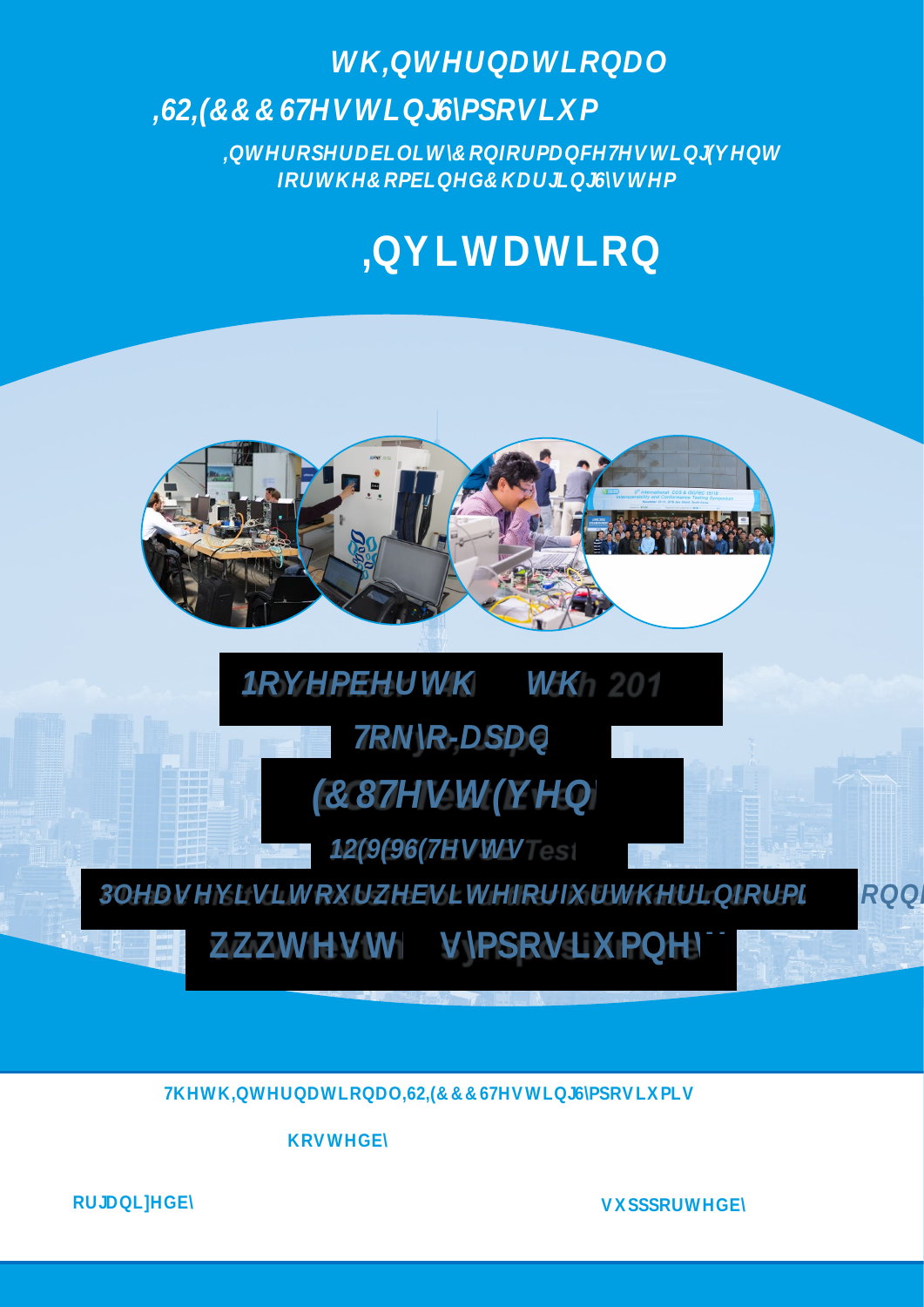*12th International CCS & ISO/IEC 15118 Testing Symposium*



# **Invitation to the 12 th International CCS & ISO/IEC 15118 Testing Symposium Interoperability & Conformance Testing Event for the Combined Charging System**

**Hosted at the Society of Automotive Engineers of Japan (JSAE), Tokyo, Japan**

#### **November 14 th – 15 th, 2019 @ JSAE, Japan**

Fellow PEV Charging Technology Community Members,

The organizing committee of the CCS & ISO/IEC 15118 Testing Symposium is very pleased to announce our next testing event co-located with the ISO/IEC 15118 Joint Working Group 1 standardization meeting in Tokyo, Japan.

We therefore invite companies working in this area to participate in this PEV charging communication protocol testing event. The 12<sup>th</sup> Testing Symposium will be hosted by JSAE. The focus of the event is on testing PEV and charging infrastructure communication protocol conformance as well as interoperability.

Members of the PEV charging communication community are encouraged to participate in order to strengthen cross-vendor interoperability between EVs and supply equipment.

The Testing Symposium will take place:

**When:**

## **14 th – 15 th November 2019**

**Where:**

#### **Society of Automotive Engineers of Japan (JSAE) 10-2 Gobancho, Chiyoda-Ku, Tokyo, 102-0076, Japan**

As part of this event we aim to provide testing opportunities for **ISO/IEC 15118-2/-3**, **SAE J2847/2**, **SAE J2931/1**, **SAE J2931/4,** and **DIN 70121** compliant:

- **Electric Vehicle Communication Controllers (EVCC) (w/o power flow)**
- **Supply Equipment Communication Controllers (SECC) (w/o power flow)**
- **CCS Test Systems EVCCs / SECCs (w/o power flow)**

As part of the testing event, Round Robin tests will be conducted among suitable test pairings.

The testing event at JSAE is expected to provide valuable feedback for all participants in the PEV charging community in support of developing ECUs as well as refining test cases, test procedures and test apparatus / software.

Please join us at this event and submit your online application form in time.





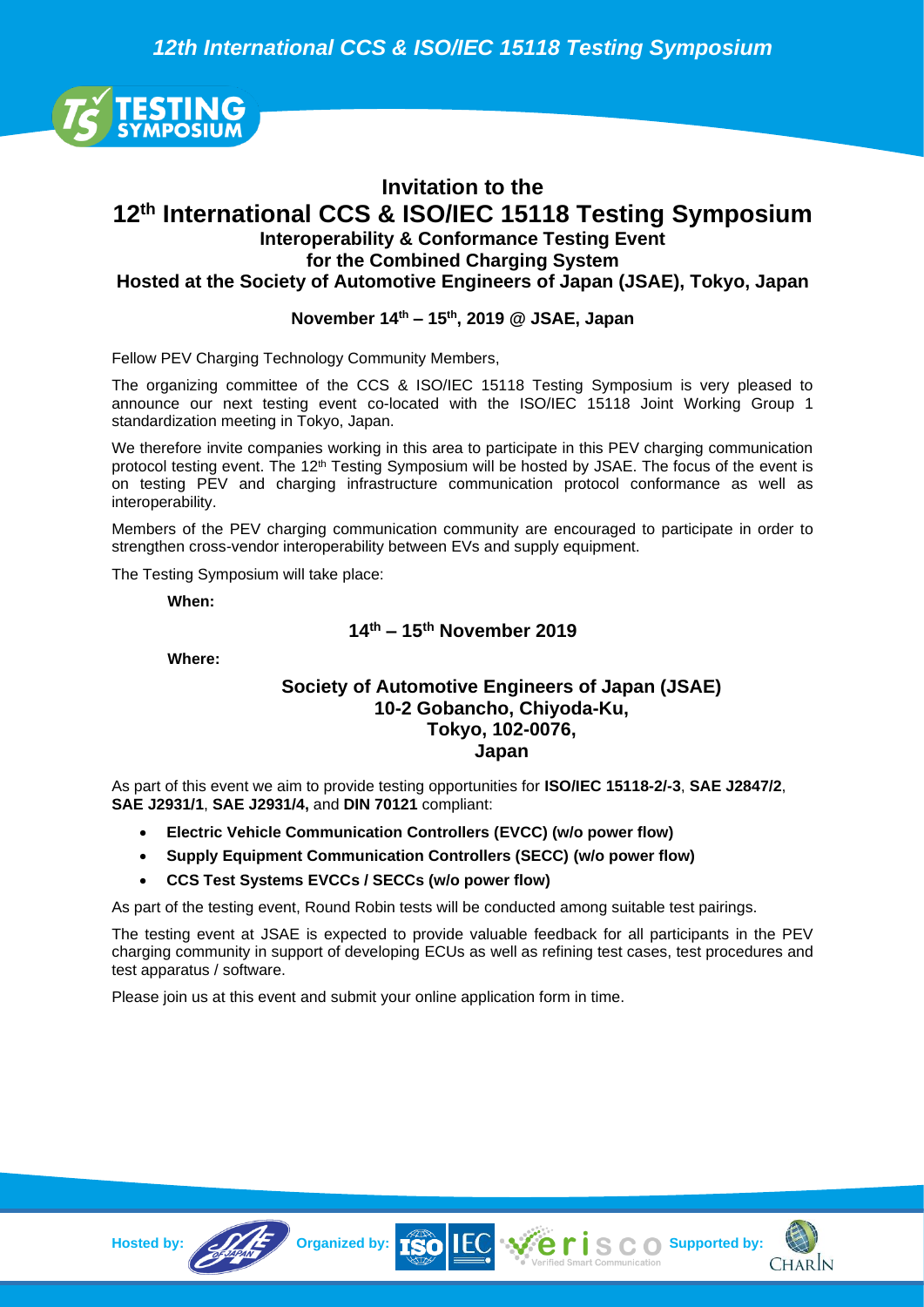

## **APPLICATION INFORMATION:**

Please apply for this event at:

# [www.testing-symposium.net](http://www.testing-symposium.net/)

Registration is embedded in the "**Upcoming Testing Events**" section of the website

# **!! Registration closes on Monday 14 th of October 2019 (EOB)!**

For registration, please use your real name and COMPANY email address. A verification mail will be sent to your email account providing *individual* access to the electronic Testing Symposium application form. You will be guided through a list of questions on your participation / test equipment. Please follow the instructions provided and submit the completed online form in order to finalize your application. You can also save an intermediate version of the application and complete it later by clicking on the "resume later" button.

*After* submission of the application form, you *cannot* update it anymore! In case you need to update an already submitted application, please re-submit a new application form by accessing the individual link from the registration confirmation email again. In this case, please provide a comment at the end of the questionnaire that your previous application is obsolete.

If you plan to bring **multiple** *types* **of test equipment** or in case your **test system supports** *multiple* **systems under test (SUT)**, e.g. EVCC / SECC, you can register up to four setups within one survey. In case you require more, please submit another application form (survey) for the remaining test equipment by accessing the link from the registration confirmation email again.

After **registration is closed** no more changes and submissions can be made. The application form for this event also offers participants the opportunity to give feedback and tune the event to the capabilities of each participant's communication controller. For your convenience, you can print or save all your answers as PDF after submission of the application form.

Things to consider:

- **The overall number of registrations is LIMITED** → **Register as early as possible!**
- **Max. 4 participants per company are allowed**
- **Due to the nature of this event, applications of active test participants have a higher priority over observer applications.**
- **Based on these limitations, we reserve the right to cancel applications.**
- **A final registration confirmation is sent to all participants shortly after the registration deadline. Please consider this in the planning of your travel / logistics.**

All information in the application survey is collected for organizational purposes only, in order to find suitable test couples and to define a Round Robin test schedule at the testing event.

All participants are requested to sign a Participation, Safety & Confidentiality Agreement as part of the Sign-In procedure that will be provided before the Testing Symposium.



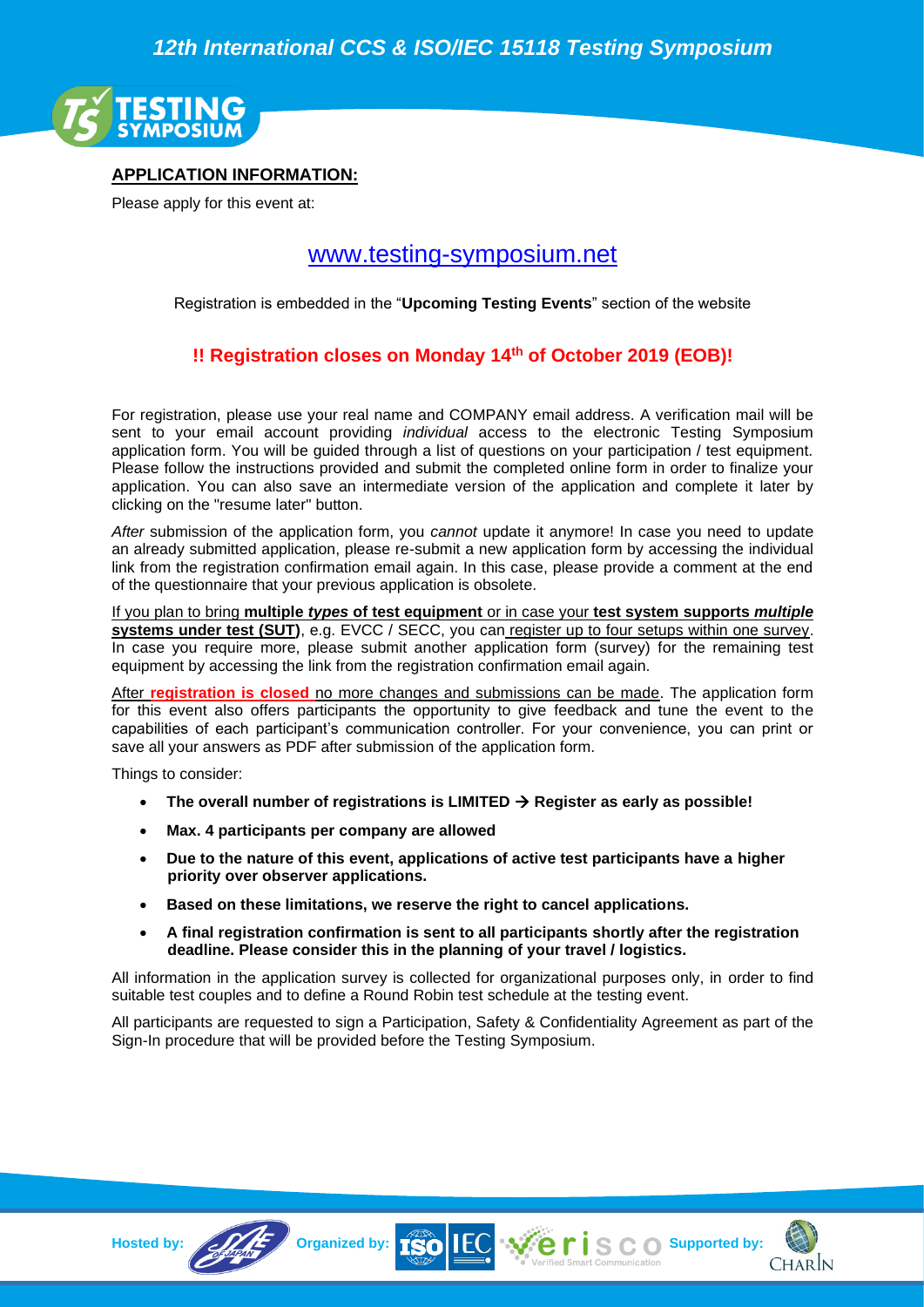

### **PREPARATORY & TECHNICAL INFORMATION:**

We will set up organizational conference calls *after* registration (~mid of October) for all test participants to clarify open questions / issues. We will invite to the conference calls through dedicated calendar invitations based on registration Email addresses.

Technical requirements for communication controller (ECU) tests:

- Control Pilot (CP) and Proximity (PP) circuit according to IEC61851-1 shall be provided.
- The expected physical connection for CP, GND and optionally PP is:
	- o 4mm female banana plugs for EVCC
	- o 4mm male banana plugs for SECC
- Supply voltage is 100V, 50Hz with [NEMA 1 sockets](http://en.wikipedia.org/wiki/NEMA_connector#NEMA_1)

**Previous testing events have shown that it is favorable if every company participates with at least one engineer who can change/flash their communication controller on-site.**

#### **REGISTRATION ON SITE:**

On the day of the respective event, all participants must sign-in at the reception counter, where participants pass by to get to the conference rooms.

#### **CONTACT INFORMATION:**

In case of any questions or issues, please do not hesitate to contact us:

| <b>Organization</b>                                                                                            | <b>Host</b>                                                                                                                                        |
|----------------------------------------------------------------------------------------------------------------|----------------------------------------------------------------------------------------------------------------------------------------------------|
| <b>Jens SCHMUTZLER</b><br><b>VERISCO</b><br>Phone: +49 (0) 231 137 15585<br>E-Mail: jens.schmutzler@verisco.de | Kazuaki TAKANO<br>Administrator<br>Society of Automotive Engineers of Japan, Inc.<br>(JSAE)<br>Phone: +81-3-3262-8216<br>E-Mail: takano@jsae.or.jp |
| <b>Sven GRÖNING</b><br><b>VERISCO</b><br>Phone: +49 (0) 231 137 12081<br>E-Mail: sven.groening@verisco.de      |                                                                                                                                                    |

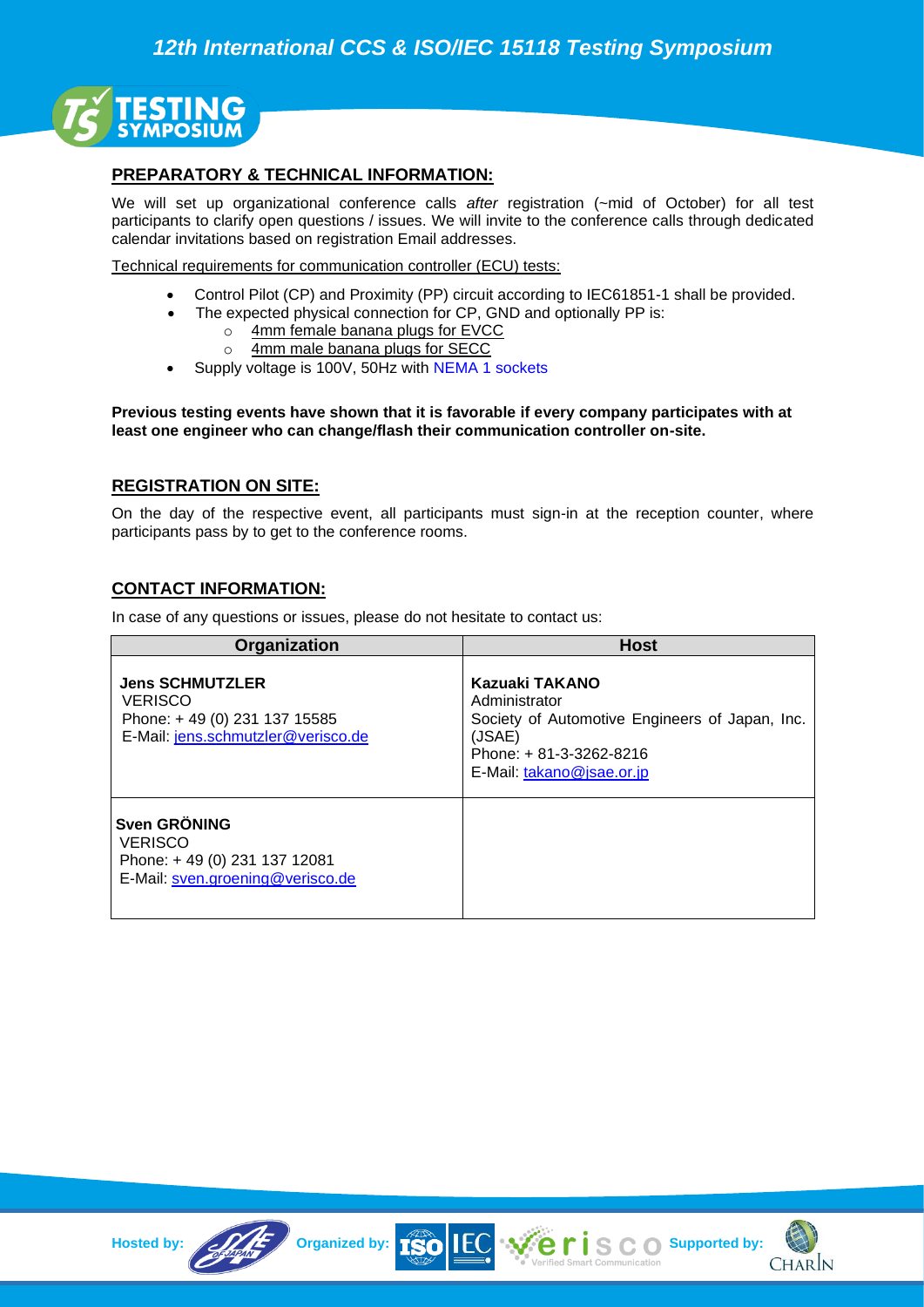*12th International CCS & ISO/IEC 15118 Testing Symposium*



# **LOGISTICS and TRAVEL DIRECTIONS:**

The address for of the Testing Symposium is:

# **Society of Automotive Engineers of Japan (JSAE)**

## **10-2 Gobancho, Chiyoda-Ku, Tokyo, 102-0076, Japan**

#### **For accessing the facility, a valid ID card is required**



Source: Google Maps

**CHARIN**